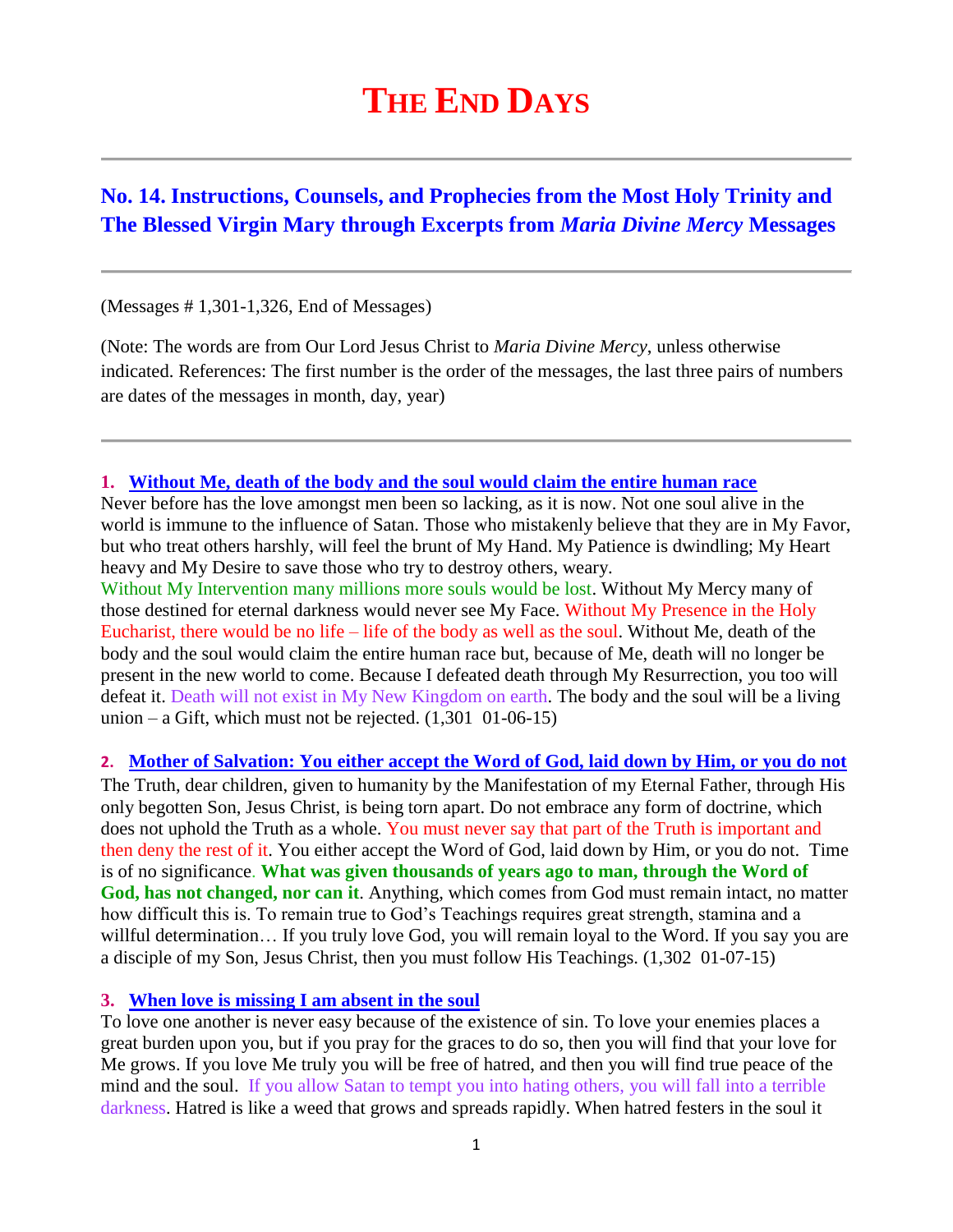will, eventually, devour it entirely. It will bring with it a distressing disquiet and those who are filled with it will never find peace. Hatred breeds hatred and spreads quickly from one soul into the next. Once Satan establishes himself in these souls, he will never leave them until they repent and show true remorse. (1,303 01-09-15)

# **4. [God the Most High: My Power exceeds all that is of this world and beyond it](http://www.thewarningsecondcoming.com/god-the-most-high-my-power-exceeds-all-that-is-of-this-world-and-beyond-it/)**

Come, My children, and accept My Word, for it is eternal and nothing will destroy it. My adversary seethes with anger at this time, because he knows that the world will be rid of his influence and he will unleash terrible hardships upon those souls he desires to deny the Gift of Eternal Life.

You will be tested beyond endurance in your faith in the Most Holy Blessed Trinity, and many of you will fall. True faith requires real trust and unless you trust in the promises made by My Son, you will become separated from Him.

Every single child of Mine will be given the proof of My Existence shortly. When this sign is given, do not doubt it, for it is to bring you into My Refuge that I bequeath to you.

Many signs have been given to the world of My Existence and now I bring you much more. Fear not, for I will pursue every soul and there is not one amongst you that I do not love with a tender Heart. I love My enemies, including those who torture Me with their wickedness. But, soon, the Gift I will bring them will awaken a dormant love for their Creator within their hearts. Their love and My Divine Love, combined, will defeat evil. I will wipe away all their fears and tears.

You, My dear children, will be given this Gift when you are least expecting it. For that time is drawing nearer and the face of the world will be changed forever and for the good of all. (1,304 01- 10-15)

#### **5. [Trust is the key to true love](http://www.thewarningsecondcoming.com/trust-is-the-key-to-true-love/)**

The love between a child – fortunate to have loving parents – and family, stems from an ingrained sense of trust. This trust is absolute. The same is true for every [living soul](http://www.thewarningsecondcoming.com/trust-is-the-key-to-true-love/) who loves Me unconditionally. My Love for them is unshakable. Trust is the key to true love. Every child of Mine is loved, although their love for Me is not always there.

Love Me and you will feel peace. Love Me and you will love all those who are children of God. This love is a natural thing. Without it, you cannot be whole.

When **I Am** in you, you will see the world as I do in all its glory as well as in its imperfections. You will recognize the obstacles, which face humanity and you will feel a wretchedness when you witness hatred in any form for hatred is the opposite to love.  $(1,305 \ 01-14-15)$ 

#### **6. [They justify sin so they do not have to change their lives](http://www.thewarningsecondcoming.com/they-justify-sin-so-they-do-not-have-to-change-their-lives/)**

Those of tender heart and who accept Me after **the Warning** will gain the world… I do not ask that you give up your life in prayer all day, every day, because this is not what I [demand](http://www.thewarningsecondcoming.com/they-justify-sin-so-they-do-not-have-to-change-their-lives/) of you. All I ask is that you call out to Me for help and that you give glory to God. To fulfill My Promise to the world, and to ensure that all of you will have eternal life, **all you need do is adhere to the Laws of God as set out clearly in [the Ten Commandments](http://www.thewarningsecondcoming.com/they-justify-sin-so-they-do-not-have-to-change-their-lives/)**… Live My Word through your thoughts, [deeds](http://www.thewarningsecondcoming.com/they-justify-sin-so-they-do-not-have-to-change-their-lives/) and actions and then you will truly be of Me… Today My Word is rejected because people do not want to adhere to the Truth. Instead, they justify sin so they do not have to change their lives. So, nothing has really changed. The bondage of sin, where man chains himself to the influence of Satan, is stronger now than before. Cut loose now and seek me out. Remember you can only be forgiven of your sins while you are alive – not after you depart this earth. (1,306 01-16-15)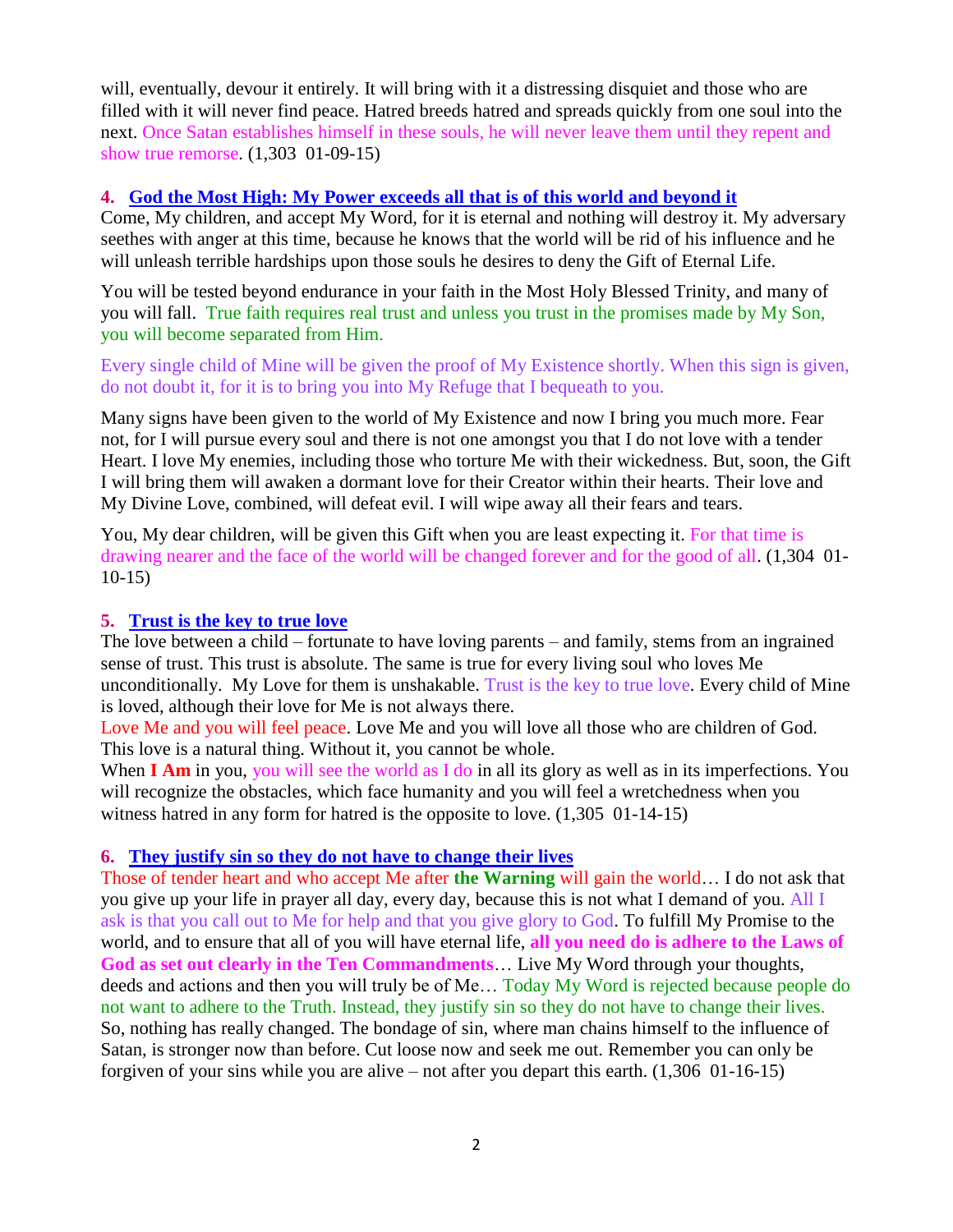# **7. [I need you just as you need Me](http://www.thewarningsecondcoming.com/i-need-you-just-as-you-need-me/)**

So many people who read these messages are fearful. Fear brings with it a form of hatred because so many do not want to acknowledge Me. Fear is [understandable](http://www.thewarningsecondcoming.com/i-need-you-just-as-you-need-me/) but must not be allowed to cloud your trust. I only call out to you so you will come to Me. I have no desire to cause you anguish. Your time on earth is short-lived but the time you will spend with Me is for eternity.

If I love you why then would I not warn you of the consequences of rejecting My Mercy? All I need and desire is to bring all of you into My Kingdom. I do not tell you of things that are not contained in My Holy [Book.](http://www.thewarningsecondcoming.com/i-need-you-just-as-you-need-me/) No. Instead, I simply remind you of the Truth and of all things to come, so that you will come to Me.

Come, My little ones, do not fear My Love. Do not fear My Kingdom for it is your natural birthright. It was for this that I gave up My Life on earth. I need you just as you need Me. **I Am**  humble in My Wanting and simply desire to envelop you into a life of great glory where you will enjoy [Everlasting Life.](http://www.thewarningsecondcoming.com/i-need-you-just-as-you-need-me/) Why then do you fear My Call? I love you. I would never harm you. The only harm you face is from yourselves. **I Am** here always, awaiting with [great expectation](http://www.thewarningsecondcoming.com/i-need-you-just-as-you-need-me/) your love. (1,307 01-17-15)

#### **8. [Only I know the day or the hour when you will take your last breath](http://www.thewarningsecondcoming.com/only-i-know-the-day-or-the-hour-when-you-will-take-your-last-breath-2/)**

When a man wanders away from Me, for whatever reason, he will never find true peace. When a man discovers Who **I Am** his heart will swell with love for Me. A man who places all his trust in Me will endure any kind of suffering, for I will set him free.

Reject My Teachings and embrace sin, and this will be your downfall. Only I know the day or the hour when you will take your last breath. You must be prepared at all times. You must ask Me to forgive you your sins as often as you can. I forgive the most hardened of [sinners](http://www.thewarningsecondcoming.com/only-i-know-the-day-or-the-hour-when-you-will-take-your-last-breath-2/) and so you must never fear My Mercy. Fear only the hour when you have to stand before Me and answer for every [iniquity](http://www.thewarningsecondcoming.com/only-i-know-the-day-or-the-hour-when-you-will-take-your-last-breath-2/) committed against God. If you have not redeemed yourself in God's Eyes by then, there won't be a second chance to do so. (1,308 01-18-15)

#### **9. [Mother of Salvation: people choose their own destiny](http://www.thewarningsecondcoming.com/mother-of-salvation-people-choose-their-own-destiny/)**

My dear children, there will come shortly a great deceit, which will fall upon the world like a curtain. This deceit will almost obliterate the Truth, but those who are blessed with the Light of my Son's Mercy will see the falsities, which mask the [Word of God.](http://www.thewarningsecondcoming.com/mother-of-salvation-people-choose-their-own-destiny/)

Not since man was created, will God permit His enemies to succumb to such deceit – a deceit, which has one [purpose](http://www.thewarningsecondcoming.com/mother-of-salvation-people-choose-their-own-destiny/) only. That is to wipe away all traces of God in your society so that all those who do not come from Him will be elevated to great positions of power. God permits this as the greatest test of the human race, to determine who is for Him and who is against Him.

The world has committed grave offences against my Eternal Father and it continues to plunge deeper into mortal sin. Sacred [servants,](http://www.thewarningsecondcoming.com/mother-of-salvation-people-choose-their-own-destiny/) including priests, bishops and cardinals have, for over forty years, failed to teach God's children the Truth. Many of them will not acknowledge the existence of sin, nor will they warn people of the grave dangers that mortal sin brings to souls. God's servants have one duty and that is to instruct the faithful in all things that are moral and show souls the dangers of failing to live a good life. Sin is no longer referred to as the greatest enemy, which causes man to separate from God.

# **Children, God does not desire to cause fear, but you must never be tempted to believe that Hell does not exist, because it does. [People choose](http://www.thewarningsecondcoming.com/mother-of-salvation-people-choose-their-own-destiny/) their own destiny and those souls, who do not ask God to forgive them their sins, will find it very difficult to enter the Gates of my Son's Kingdom.**

You must cling to the Truth always. God has revealed the Truth through His Prophets. Do not turn your backs on the Truth because if you do, you will embrace false doctrine and, mistakenly, believe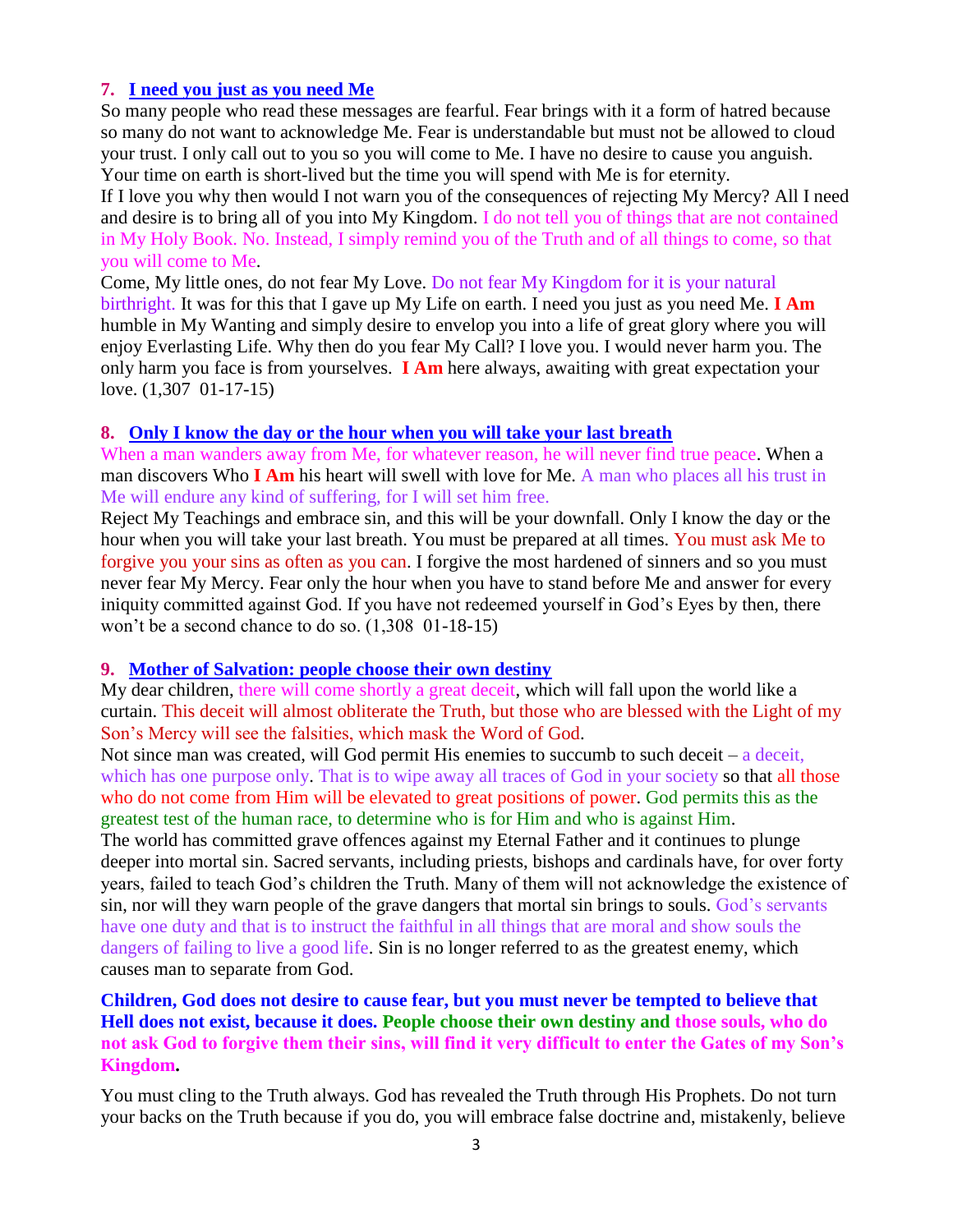that it will [unlock](http://www.thewarningsecondcoming.com/mother-of-salvation-people-choose-their-own-destiny/) the gates to your inheritance… **The Truth will live forever, as it is the Word of God. It can never change**. (1,309 01-20-15)

# **10. [The Warning will help the world to fight the greatest apostasy of all time](http://www.thewarningsecondcoming.com/the-warning-will-help-the-world-to-fight-the-greatest-apostasy-of-all-time/)**

By turning to Me during this 15 minutes of complete solitude, and asking Me to pardon you, you will be filled with the Gift of the Holy Spirit. Then you must prepare to fight to help others fulfil their glorious future.

While The Warning will ignite the faith of the faithful and convert many, there will be a great number of people, including priests and senior members of the [clergy,](http://www.enddays.net/the-warning-will-help-the-world-to-fight-the-greatest-apostasy-of-all-time/) who will deny it took place. They will lead many away from Me and for that they will be judged harshly. The **Illumination of Conscience** will bring with it a great outpouring of love for those whose names are contained in the Book of Life. These are the people – and they include many unbelievers – who will convert and who will fight to save their brothers and sisters.

All of these events will come soon and, when the [prophecies](http://www.enddays.net/the-warning-will-help-the-world-to-fight-the-greatest-apostasy-of-all-time/) given to man from the beginning unfold, they will make perfect sense. Many of the prophecies given in the Book of [Revelation](http://www.enddays.net/the-warning-will-help-the-world-to-fight-the-greatest-apostasy-of-all-time/) were written in a way so that people would understand them through the use of symbols. The reality is different, but know this. The Intervention by Me will change the world forever. After that, those who are for Me and who love Me will help Me to bring Eternal Life to billions. (1,310 01-20-15)

# **11. [With Wisdom comes the ability to see the Truth](http://www.thewarningsecondcoming.com/with-wisdom-comes-the-ability-to-see-the-truth/)**

Wisdom is a Gift given to man by the Power of the Holy Spirit. For all the riches, powers and precious stones gleaned on earth, which man may gain, he has nothing if he does not possess the Gift of Wisdom.

The human race is being deceived about the Truth. This great deceit sucks the knowledge and the human spirit dry. Sin is no longer merely accepted but is considered a virtue. Virtue is now frowned upon and soon the mere mention of My Name in public will be deemed to be a crime.

The devil's influence twists the human mind and turns everything back to front. The devil is the antithesis of God and so, if God says that something is right then he, the evil one, will convince you that it is wrong. Right will be deemed to be wrong and an evil deed or word will be declared to be right. All sin, deplorable in the Eyes of God, will be justified and this will include every form of evil.

Sin will never be mentioned in the New World Church to come and acts carried out by those who desire to uphold the Word of God will become illegal. And so **wisdom, a Gift from God, will be lacking in your society as the human race embraces acts that are condemned by God.**

If the world tells you that the Word of God should be ignored, and insists that you participate in acts which amount to mortal sin, then I cannot save you. Man is being urged to applaud every cunning law that denies the Word of God and My enemies are [extremely active](http://www.thewarningsecondcoming.com/with-wisdom-comes-the-ability-to-see-the-truth/) in altering the course of history.

All good things, which stem from the Christian Faith, will soon disappear, until the day comes when you will be [persecuted](http://www.thewarningsecondcoming.com/with-wisdom-comes-the-ability-to-see-the-truth/) for receiving the Holy [Sacraments.](http://www.thewarningsecondcoming.com/with-wisdom-comes-the-ability-to-see-the-truth/) But for every wicked act carried out by those who despise Me, God will pour His Spirit over His Own to counteract this evil. Were He not to do this, there would be little hope in salvaging His children from the grip of darkness. Evil will not, nor can it, overcome the Gift of Wisdom, which God will soon bequeath to all those

#### who love Him.

All religions, all souls, all nations will be given the Gift of wisdom. But, it can only be received by those who truly love God, for only through their love for Him will they be able to pray for those who want nothing to do with Him.  $(1,311 \ 01-21-15)$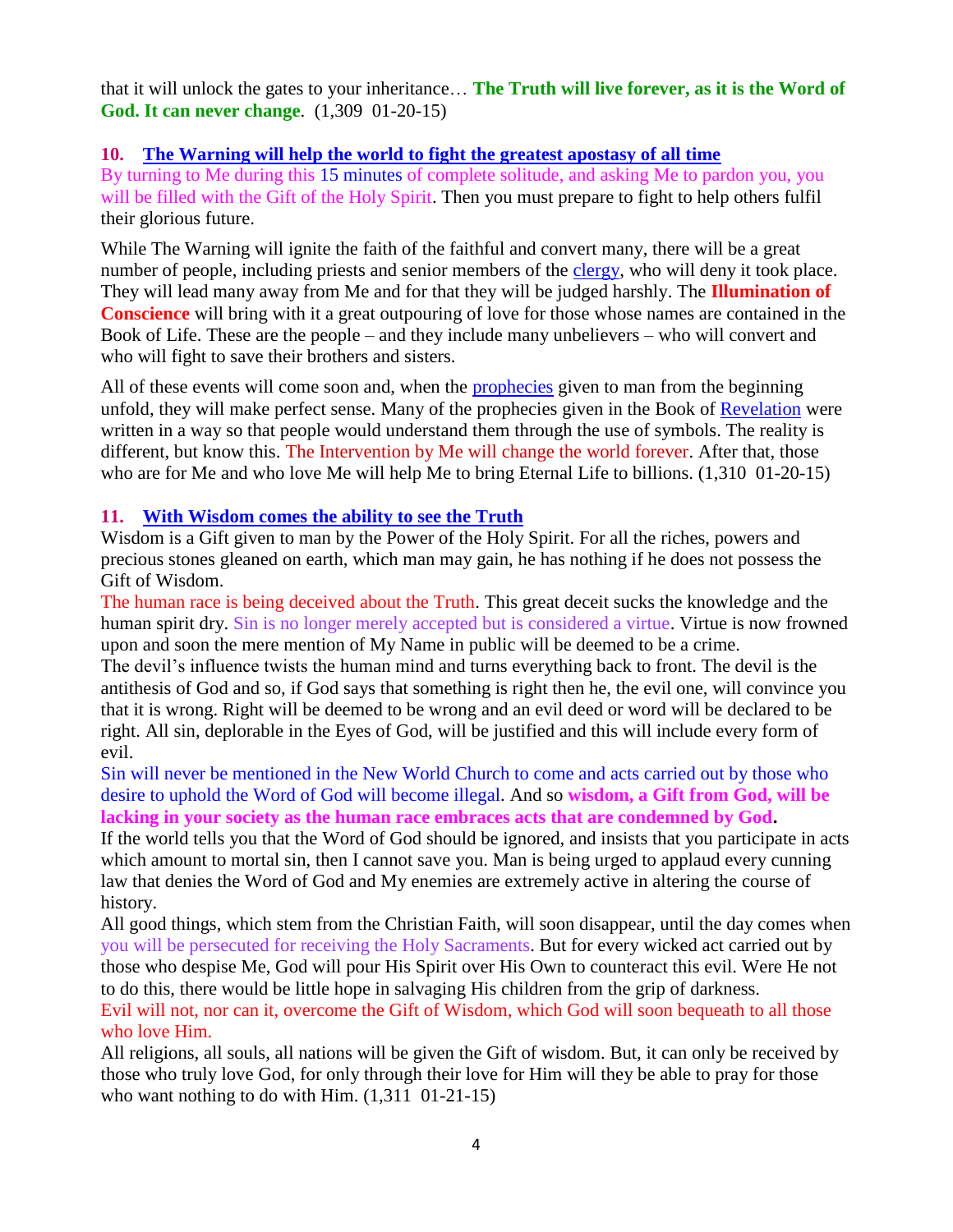# **12. [God is Omnipresent –](http://www.thewarningsecondcoming.com/god-is-omnipresent-he-is-everywhere/) He is everywhere**

Apostasy has gripped the world and spreads its tentacles into every religion, which acknowledges Me, Jesus Christ, as well as those which acknowledge My beloved Father.

Those who spread apostasy do it in a way that is not apparent and impostors will carefully nurture souls into accepting a false [doctrine.](http://www.thewarningsecondcoming.com/god-is-omnipresent-he-is-everywhere/) **This will lead two thirds of Christians into apostasy** where they will be none the wiser**. Every Law of God will be bent and presented as being pertinent to the modern world.** So persuasive will My enemies be, so caring and humble in appearance, that they will convince even the most staunch and loyal followers of Mine that these changes are acceptable in God's Eyes**.**

Once a Christian departs from the Truth, he is guilty of accepting lies. Soon after he will accept false doctrine and then he will fall away from the Faith very quickly. When the time is right, the man of perdition will convince all Christians who reject the True Word of God to join a new One-World Religion. And so this is how My Church will be crucified.

Priests loyal to the Truth will continue with the daily Sacrifice carried out in My Name and in the way it was meant to be. Following them will be the remnant in every nation who will respond to the Spirit of Fire. God's Power must never be underestimated. He will lead His Own on their march to victory. He will wipe away every bramble, which blocks their path. He will cover them with the Circle of His Heavenly Protection and fill their souls with wisdom and the Truth.

God is omnipresent – He is everywhere and He sees everything. Satan's power is terrifying but he is not omnipresent. He can only spread his influence through the souls he and his cohorts manage to deceive. God's Power can multiply in every single part of the world in an instant. Every action, good, bad, or indifferent, comes about through the free will of man, which is influenced by either the Holy Spirit or the spirit of evil.

God's Power will prevail and on **the Great Day of the Lord**, His enemies will be powerless and through the Hand of My Father, they will be cast into the [abyss.](http://www.thewarningsecondcoming.com/god-is-omnipresent-he-is-everywhere/) The greatest punishment will be brought down upon God's sacred servants who preach falsities. Because they were blessed with the Truth, but rejected it in favor of deliberately drawing souls away from the Word of God, theirs will be the worst sin of all and for that they will never see the Face of God. (1,312 01-22-15)

## **13. [Mother of Salvation: the influence of the secular world is akin to that of a great flood](http://www.thewarningsecondcoming.com/mother-of-salvation-the-influence-of-the-secular-world-is-akin-to-that-of-a-great-flood/)**

My dear children, the Gift of [Discernment](http://www.thewarningsecondcoming.com/mother-of-salvation-the-influence-of-the-secular-world-is-akin-to-that-of-a-great-flood/) comes from the Power of the Holy Spirit and it is not given easily. It must be earned. It is only given to those who are in union with Christ and who are free of all distractions of the temptations placed before them by the Evil One. The Evil One cannot deceive those who are blessed with this Gift.

Woe to the man who is deceived for he will allow himself to be led into falsities. Deceit comes from Satan himself and those he infests. Anyone who does not accept the Existence of [Jesus Christ](http://www.thewarningsecondcoming.com/mother-of-salvation-the-influence-of-the-secular-world-is-akin-to-that-of-a-great-flood/) will find it almost impossible to withstand the smoke of Satan, which [blinds](http://www.thewarningsecondcoming.com/mother-of-salvation-the-influence-of-the-secular-world-is-akin-to-that-of-a-great-flood/) each and every one of you who are guilty of allowing the sin of pride to devour you. Any Sacred Servant of God who wanders away from the Truth will lead all those, who look to him for guidance, into [error.](http://www.thewarningsecondcoming.com/mother-of-salvation-the-influence-of-the-secular-world-is-akin-to-that-of-a-great-flood/) For this, he will suffer a great punishment on the Day of Judgment.

The influence of the secular world is akin to that of a great flood and souls who allow it to change their view or opinion of the Word of God will drown. Deceit is a tool of the Evil One and his main focus is to destroy my Son's Church on earth by seducing those within it. Open your eyes to new changes, which will be introduced and which curse the Name of God. (1,313 01-25-15)

#### **14. [God the Father: I will embrace every person, race, creed and religion](http://www.thewarningsecondcoming.com/god-the-father-i-will-embrace-every-person-race-creed-and-religion/)**

**My Intervention** to open the eyes of My children to the Love of My beloved Son, Jesus Christ, is drawing closer.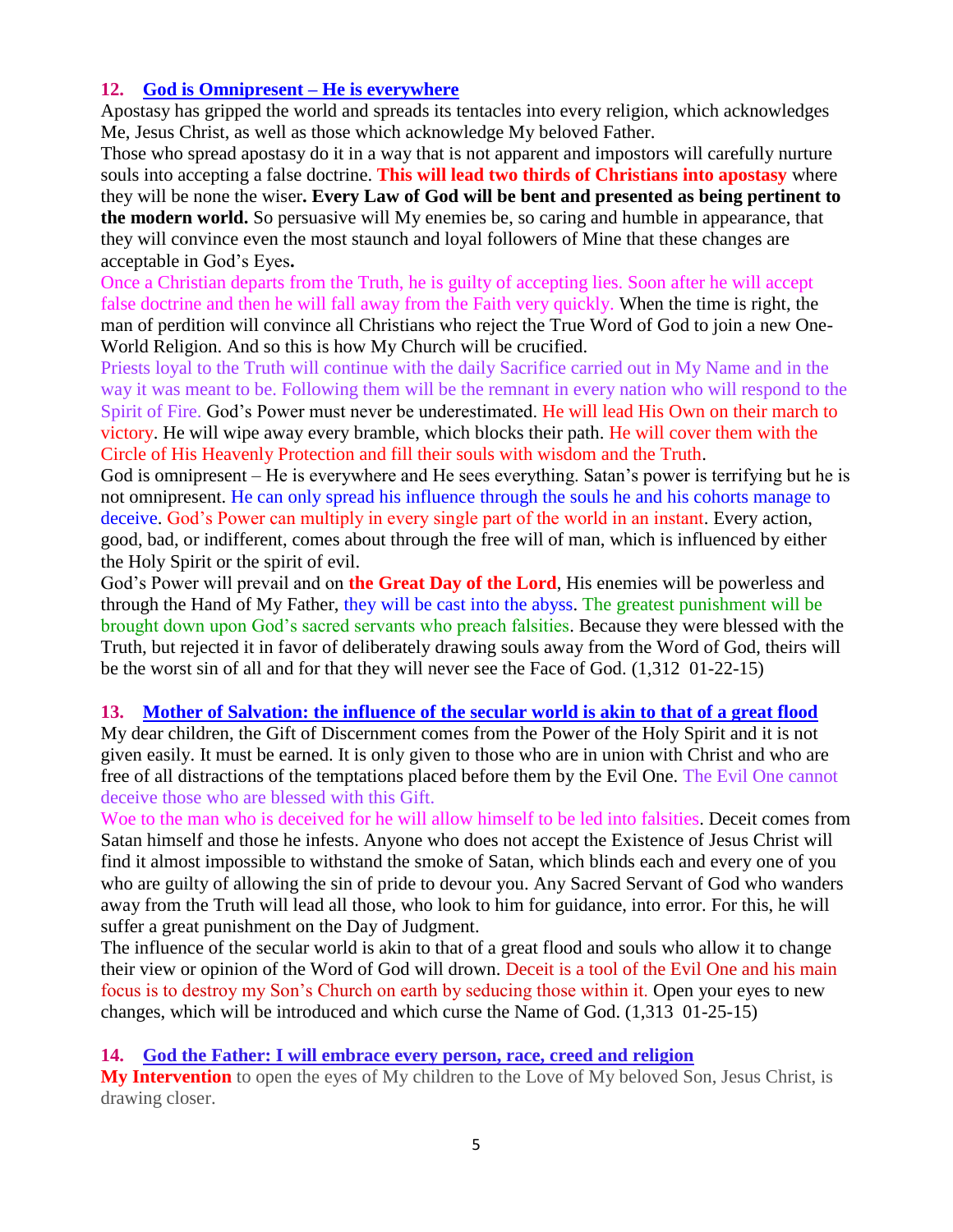I love all of My children and I will call every man, woman and child over the age of seven years, into the Light of My Son's Mercy. Prepare for **My Intervention** for it is sooner than you think and be thankful for this Great Gift. The spiritual warfare you are witnessing in the world is manifested on earth and the battle will arise between My enemies, who try to silence all those who refuse to be drawn into falsities, and those who do not betray My Son.

When the Hand of My Justice falls, it will test the faith of all those who say they are for My Son, and only those who are willing to follow the Cross will remain strong enough to proclaim the Truth. Soon the cobwebs will be drawn back and the full extent of your inheritance will be made known to you. My Enemies will, for the most part, reject this Intervention and they will fight to the bitter end to deny Jesus Christ… I, your beloved Father, Creator of all that is and will be, beg that you do not squander your birthright. If you do, you will be devoured by Satan who is merciless as much as he is a liar, deceiver and accuser. You are being given a Gift that no generation before you has been accorded and you must pray that you will be given the Graces to accept My Favor. (1,314 01-25- 2015)

#### **15. [You either love Me according to My Word or not at all](http://www.thewarningsecondcoming.com/you-either-love-me-according-to-my-word-or-not-at-all/)**

Reason plays no part in the minds of those who will reject fiercely the Holy Word of God including those who are against Me anyway and those who do not remain loyal to the Word completely. You can only say you are of Me as one body – not part of your body. You cannot say you love me with just a part of you. You either love Me according to My Word or not at all. When you betray Me you will do this by justifying your reasons when you accept lies about Who **I Am**, What **I Am** and What I said…. He (Satan) will deceive you to make you ignorant to the Love that God has for you. He will destroy every ounce of faith you possess if you give in to him. He will take advantage of your free will – a God-given right – and have you believe that you can live a life without God. (1,315 01-27-15)

#### **16. [The Holy Bible will become almost impossible to find](http://www.thewarningsecondcoming.com/the-holy-bible-will-become-almost-impossible-to-find/)**

The Holy Bible will become almost impossible to find before it will become extinct. Every attempt to deny God will be made until the Word is replaced by the doctrine of darkness. Those of you who believe in Me, your Jesus, must never succumb to anything which does not come from Me. Only I safeguard you against harm and it is only through Me that you will find Eternal Salvation. **Be careful of false prayers** you may be presented with, for they will not be inspired by the Holy Spirit and are to be avoided**. A small word, a little phrase or simple omission, here and there, can turn a prayer into a falsity. Evil is a silent killer of the spirit and is not easy to identify when it is disguised as being the Truth.** It is time to weed out your garden and remain true to all that I taught you, for anything else is irrelevant and can cause you to lose your faith**.** Faith in Me and trust in My Promise to come again, in Great Glory, must never be shoved aside in favor of the titillation of false prophets, sorcerers, pagans, and heretics. My enemies are working hard to deceive you and most of them are perfectly aware as to Who **I Am** but they want you to reject Me, whatever the cost. You must remain as a small and trusting child when you call on Me and I will lead you along the Way to My Kingdom. I will protect all of you who trust completely in My Love and My Holy Will. Only then can I intervene to wipe away My enemies and spread the Truth so that the new world to come can be inhabited by every child of God. (1,316 01-28-15)

#### **17. [Enoch and Elijah will not be present in human form](http://www.thewarningsecondcoming.com/enoch-and-elijah-will-not-be-present-in-human-form/)**

It will be the Roman Catholics and the Jews who will face the greatest opposition in the times ahead. They will suffer discrimination, opposition and hatred as the apostasy strangles humanity. Their voices will be silenced as falsities devour the minds of God's children when the Evil One deceives the world into rejecting the Word of God.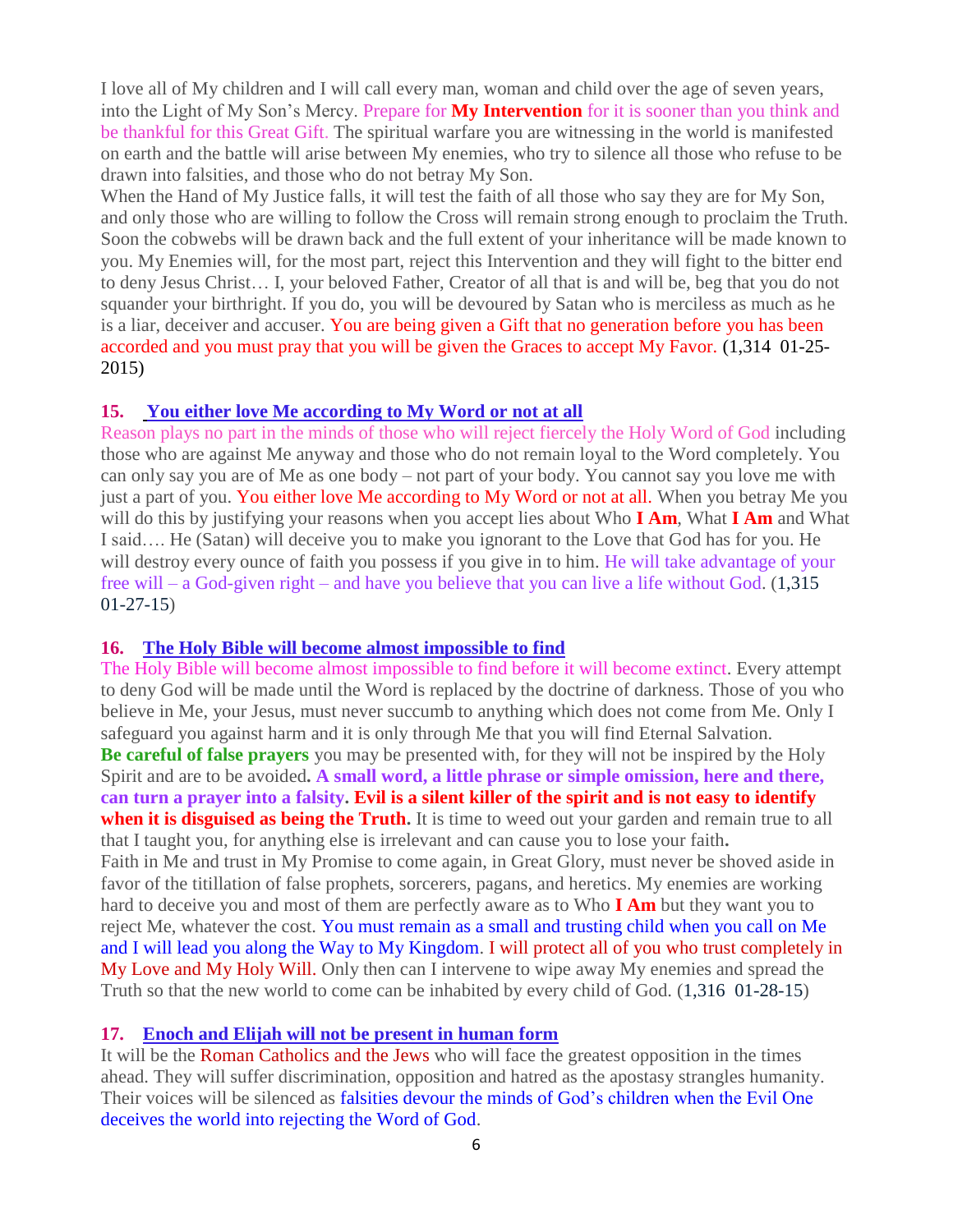These two witnesses will continue to proclaim the Truth through those amongst them who are strong enough to spread the Fire of the Holy Spirit until **the Great Day of the Lord** descends upon humanity. The spirits of Enoch and Elijah will flood their souls and they will cause outrage when they bear testament to God, the Truth and the Life, which billions will reject. As foretold, these two witnesses will be opposed and fought against, but woe to the man who tries to destroy them for God will punish His enemies to allow these two to keep the flame of His Love alive in a world which will be covered with the darkness of apostasy.

Enoch and Elijah will not be present in human form but know this. They will be present in the spirit of these two witnesses and it will be through their suffering that God will redeem those who are blind to the Truth… Then, when the time comes, **these two religions will be banned** and those who dare to practice them openly will be accused of committing a crime. Burnt to the ground the Temples will become mounds of ashes and **the world will delight in the destruction of God's Faithful and celebrate their demise.** (1,317 01-29-15)

#### **18. [Soon the skies will split and the Fire of the Holy Spirit will be upon you](http://www.thewarningsecondcoming.com/soon-the-skies-will-split-and-the-fire-of-the-holy-spirit-will-be-upon-you/)**

My Father, by whose Holy Command I speak to the world, has instructed Me to issue this warning. Prepare to face Me for soon the skies will split and the Fire of the Holy Spirit will be upon you. Those with tender hearts and whose souls are filled with love for others will be rewarded with the Gifts I will bring with Me on that day. To the others I say this. For every wicked act, word or deed you are guilty of and for the pain you have inflicted on others, you will experience the pain of your iniquities as seen through My Eyes. Because so many will be shocked when they see the state of their souls I ask that you do not fear. Simply trust in My Great Mercy. I am coming not to punish or judge you but to awaken within you the love that you have lost for Me… Come, all of you, the time **for God's Intervention** is close and those who prepare their souls, through the act of reconciliation and Confession, will be spared the pain of purification. (1,318 02-04-15)

#### **19. I Am your only real solace in a world which is against Me**

**I Am** your only real solace in a world which is against Me. **I Am** your lifeline in times of troubled waters. **I Am** Life itself and all things that are good come from Me. Evil in any form cannot come from Me for it is impossible. Until the world accepts that Satan exists they will never accept the Existence of God.

Satan and every fallen angel cast out of Heaven by My beloved Father creates hatred in the souls of those who allow sin to strangle them. It is through the sin of pride that all other sins emanate. Pride was the downfall of Lucifer. Pride is the sin by which man aligns himself with the Evil One. Pride will be the downfall of humanity.

# **To love Me you must do so without condition and this is no easy feat. To love Me means adhering to the Word of God. If you deviate from this, your love for Me will wither until, eventually, you will live by your own rules.** (1,319 02-07-15)

#### **20. [The spirit of evil is more powerful than the will of man](http://www.thewarningsecondcoming.com/the-spirit-of-evil-is-more-powerful-than-the-will-of-man/)**

But it is powerless against the children of God, who place all their trust in Him. The spirit of evil will always have one motive and that is to deceive. Satan, the great deceiver, will use pride within the soul to convince man that his flawed reasoning can dictate what is right or wrong. The victim will believe that he is in control of his own destiny and therefore his faith, what little he may have, is secondary.

Freedom of the conscience can lead weak souls into rejecting the Existence of God. Other souls, who do accept the Existence of God, will allow their personal opinions dictate their own interpretation of Who God is and how God responds to sinners. Either way, they will reject the Authority of God in favor of what they want to believe. Their pride will lead to their downfall.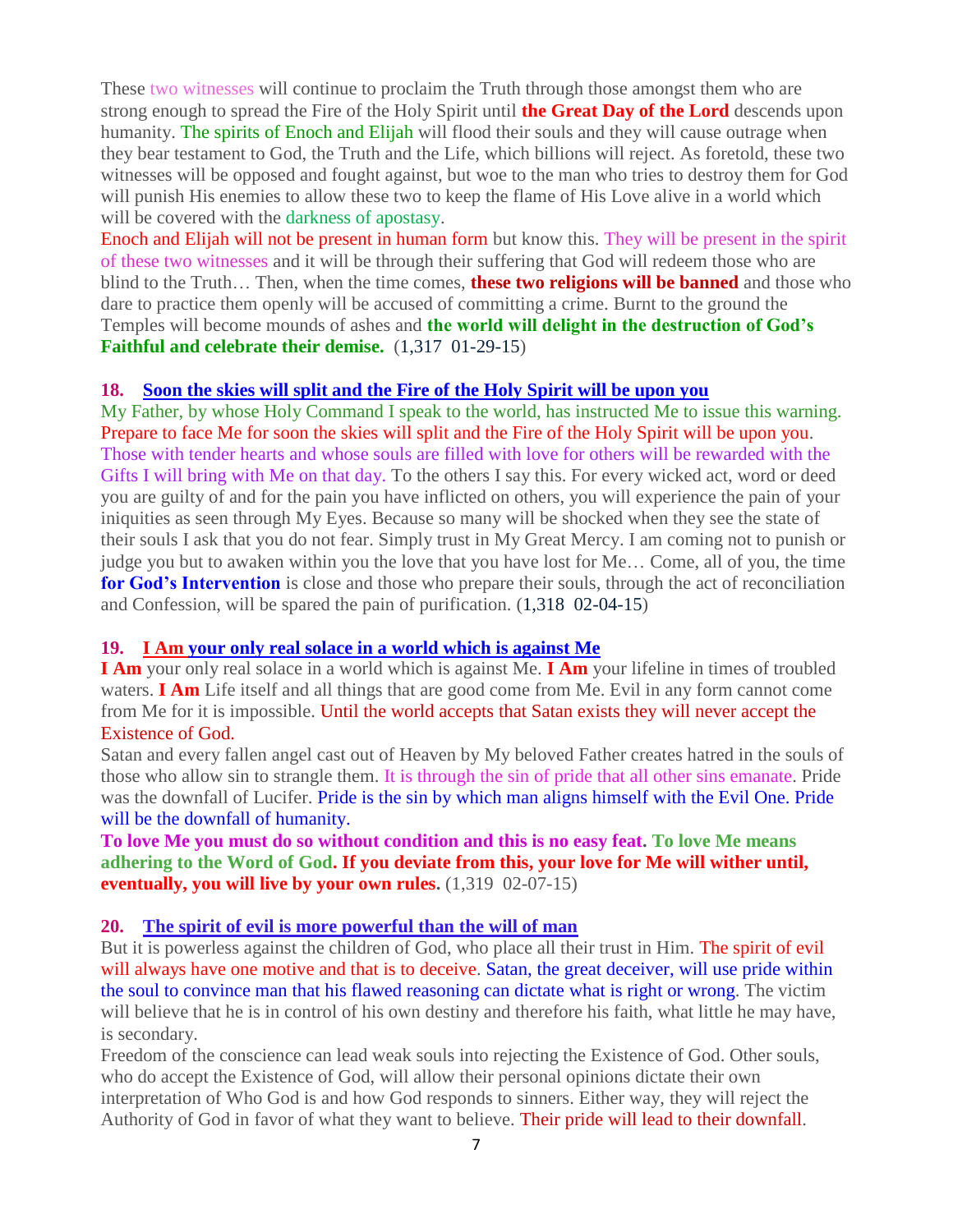**The Devil is very cunning and will say to such souls 'do what your conscience says' and convince them to give precedence over the Word of God. Oh how easily manipulated is man who, because of sin, falls prey to such deceit. Come, I say, who are you to decide that you know more about Me than what I have taught you? My Teachings are clear, precise and never waive. If you cannot trust in the Word of God, then you cannot love Him truly. It is by your own free will that you choose what to believe. But the man who twists the Word of God, to fit neatly into his own opinion of My Word and to suit his own needs, is the man who will succumb to the temptation of the Evil One…** Relentless, frustrated and determined, he (the Evil One) will torment those souls who have been blessed by the Power of the Holy Spirit. You won't find the spirit of evil trying to tamper with the souls he has already won over, for he has no need of them. A man who loves Me and follows the Word of God is vulnerable for he is the most-sought-after prize. You must never believe, however, that you are strong enough to withstand such attacks on your faith, because each one of you is a sinner. And as sinners, unless you cleanse your souls through reconciliation on a regular basis, you too will betray Me, for you won't be strong enough on your own to withstand the pressure to deny Me otherwise. (1,320 02-08-15)

# **21. [Mother of Salvation: Pray for the protection of my Son's Church on earth](http://www.thewarningsecondcoming.com/mother-of-salvation-pray-for-the-protection-of-my-sons-church-on-earth/)**

My dear children, it is important that all of you recite the Crusade Prayers and my Most Holy Rosary as part of your daily prayers. You may choose whichever prayers that you select, not necessarily every Prayer, but those which are according to your desire. My Most Holy Rosary must be recited daily against the influence of the Evil One.

Prayer brings you closer to God and protects the souls of all those who request the help of my Son against the power of the deceiver. Prayer is the greatest weapon against evil and you must never underestimate the power that it yields.

Pray for the protection of my Son's Church on earth and ask my Son to grant Mercy to everyone who tries to crucify it. This Church – the Body and the Temple of  $mv$  Son – is the path through which all glory will be given to God. The Teachings, the Word and the Holy Eucharist, that is the Body and the Blood of my Son, Jesus Christ, were Gifts given to humanity for the salvation of souls. You must uphold the Truth and prepare to accept my Son's Mercy.

I urge that you pray for souls who refute the Truth and beg my Son to pour His Mercy over their souls. My Son is Life. All Life comes from Him. Reject my Son and you will not sustain life in His Kingdom to come.

**My Son has asked me to plead for your prayers for the souls of those who will reject Him. He will hear the prayers you offer up for all of your loved ones and for those who will be unable to accept the Light when it shines like a beacon and covers humanity.** (1,321 02-10-15)

#### **22. [I can reveal only so much to you before I separate the sheep from the goats](http://www.thewarningsecondcoming.com/i-can-reveal-only-so-much-to-you-before-i-separate-the-sheep-from-the-goats/)**

My punishment is imminent and I will separate those, whose love for Me remains alive, from the souls who reject Me. My Intervention will be swift and woe to the man who curses Me, for I will cut him off from the Bosom of My Sacred Heart, and he will be left walking amongst the beasts who roam the earth seeking out the souls they crave so that they can destroy them.

Today your Lord has spoken and today is the day when the changes, as foretold, will commence. My Mercy will be shown to you in great torrents, but after that you will choose your own destiny. Those who have allowed hatred to fester in their souls will reject Me outright. Those with lukewarm souls will not have the Graces to remain true to Me and they, too, will reject Me.

I have given you the Word, the Truth, and many have cursed Me because of it. There is only so much that I can give you before **the Great Day**. Now, take what I have given you and remember every Word, for My Time is near and I can reveal only so much to you before I separate the sheep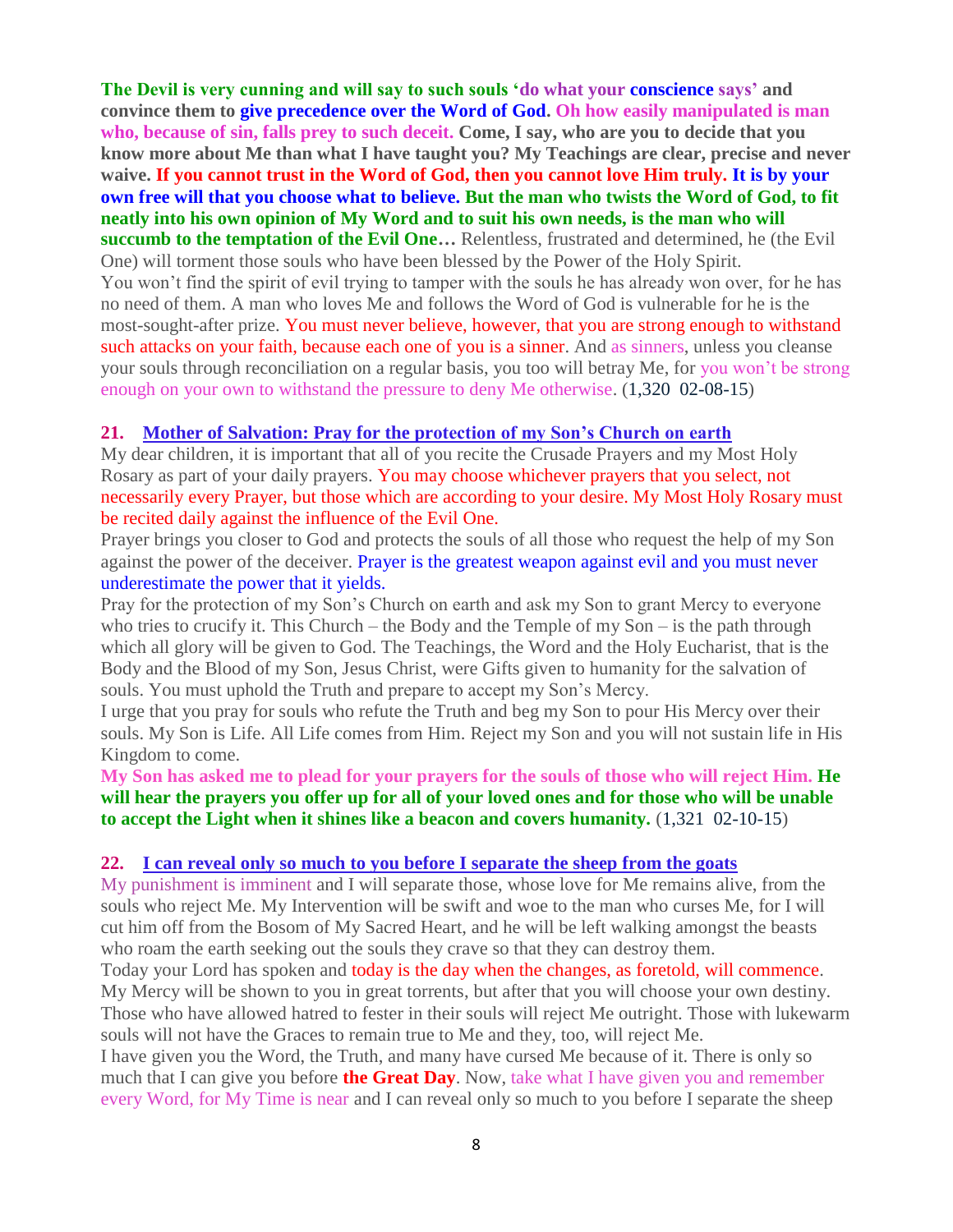from the goats… **The Day of the First Resurrection** is coming and those who won't accept Me will be cast away for eternity.  $(1,322 \ 02-11-15)$ 

# **23. [Prayer terrifies the Evil One](http://www.thewarningsecondcoming.com/prayer-terrifies-the-evil-one/)**

**I ask all Christians in every part of the world to increase the time they spend in prayer for the power to defeat sin**, which strangles the world and which brings suffering and every kind of hardship in its wake.

Sin can be destroyed through prayer. Prayer is the most powerful weapon against evil and the more you turn to Me, your Jesus, the more I can defeat My adversary. While I do not make any demands on you, which burden your hearts, I ask only that you call on Me to help sinners to avoid the wickedness, which can spring up within their hearts at any moment.

The power of Satan is at a point when those with no faith or belief in God, are easily manipulated by him. He goads them and tempts them at every opportunity. Man, in Satan's eyes, is a mirror reflection of God, Who created man in His Own Image. Satan hates every single human being with an intensity that would take your breath away. It is only the man who is alert to his tactics who can see the Truth when evil takes many forms. Only the man who is open to the Word of God – who loves and knows Him – can ward off the influence of the deceiver through the power of prayer. Prayer terrifies the Evil One and weakens the grip he holds over humanity. Prayer is more powerful than a sword that is used in battle, for it does not merely wound the enemy but destroys him. (1,323 02-12-15)

# **24. [My Mission to save humanity is almost complete](http://www.thewarningsecondcoming.com/my-mission-to-save-humanity-is-almost-complete/)**

My dearly beloved daughter, by the Power of the Holy Blessed Trinity, I declare that I have given you the Truth. I have filled your hearts and souls with the Gifts promised to mankind through **the Book of Truth**.

Now take My Gift of the Truth along with all the other Gifts, given to you through this Mission, and accept them with gratitude. Live the Word of God. Accept these Messages and live your lives accordingly.

**My Mission to save humanity is almost complete. My Remnant has been formed. You have been given the Gifts of the Seal of the Living God, the Medal of Salvation and the Crusade Prayers. They will be your armor against My Adversary. I will speak with you only periodically and through the Remnant from now on. You are ready to take up your armor to fight to keep My Word alive in a place of desolation.**

**My Plan is to ensure that all of you spread My Word and contemplate what I have given you**.

I will never desert My final Mission, for this is impossible. Be patient and trust in Me completely. These Messages will bring you great comfort and consolation in days of great spiritual trials. Be thankful for My Mercy.

The Holy Spirit will guide and protect you and I will give you the comfort you will need to withstand the difficulties you will face in the times ahead.

**Thank you, My little ones, for accepting My Intervention. Now it is up to you to spread the Truth. I love you, I cherish you and I long for the Great Day of the Lord when I will unite the world and lead you into My New Kingdom on earth.**

I Bless you and give you the courage, the wisdom, the knowledge and the Graces to continue My Work on earth.

Your beloved Jesus

Savior and Redeemer of all mankind. (1324, 02-13-15)